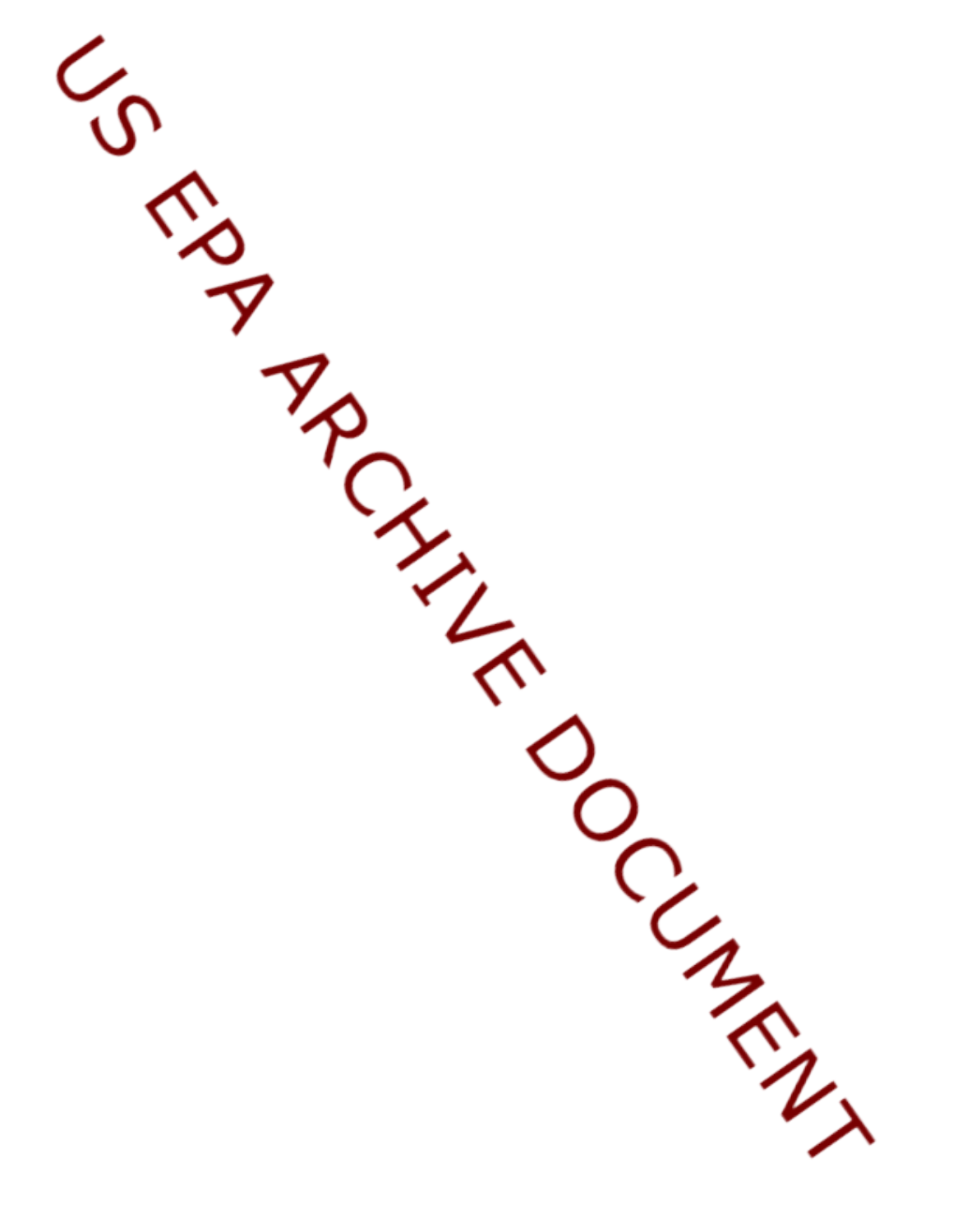| <b>RFA NO:</b> | <b>OAR-ASD-05-18</b>                                                  |
|----------------|-----------------------------------------------------------------------|
| <b>ACTION:</b> | Request for Application (RFA) or Request for Initial Proposals (RFIP) |
| <b>TITLE:</b>  | Fellowship Support for Graduate Students in Engineering and Science   |
|                | AGENCY: ENVIRONMENTAL PROTECTION AGENCY (EPA)                         |

### **CATALOG OF FEDERAL DOMESTIC ASSISTANCE (CFDA) NO:** 66.034

**DATES:** The closing date for receipt of applications is November 14, 4:00 p.m. EST. Applications submitted via U.S. mail must be received in the Program Office by the closing date and time. No late proposals will be accepted.

**SUMMARY:** EPA's Office of Transportation and Air Quality (OTAQ) is soliciting applications for a cooperative agreement to provide up to four fellowships to graduate students in the fields of engineering and science, as related to mobile source air pollution. The goal of these fellowships is to support increased diversity at the graduate student level in the fields of engineering and science. In addition, under a separate program, the EPA will provide internships to these graduate students. These internships will introduce the selected graduate students to the possibilities of a career working to better understand and improve air quality through pursuing research and advances in science and technology related to reducing mobile source air emissions.

This cooperative agreement will annually fund up to four graduate-level students pursuing Master of Science or PhD. degrees in either engineering or science. This program will take place from January 1st, 2006, to December 31st, 2008.

Through this cooperative, EPA OTAQ is supporting the pursuit of advanced degrees in engineering and science by a diverse student population. As the United States faces increasing technical and scientific challenges at home and globally, it is important to ensure that it has a large diverse population of well-educated, highly-trained people to address and find solutions to these challenges, including the challenge of finding ways to improve air quality by reducing emissions from mobile air pollution sources.

**FUNDING/AWARDS:** The total estimate funding for this competitive opportunity is approximately \$425,000. EPA anticipates award of one cooperative agreement with an estimated annual value of \$85,000, resulting from this announcement, subject to availability of funds.

### **CONTENTS BY SECTION**

- I. Funding Opportunity Description
- II. Award Information
- III. Eligibility Information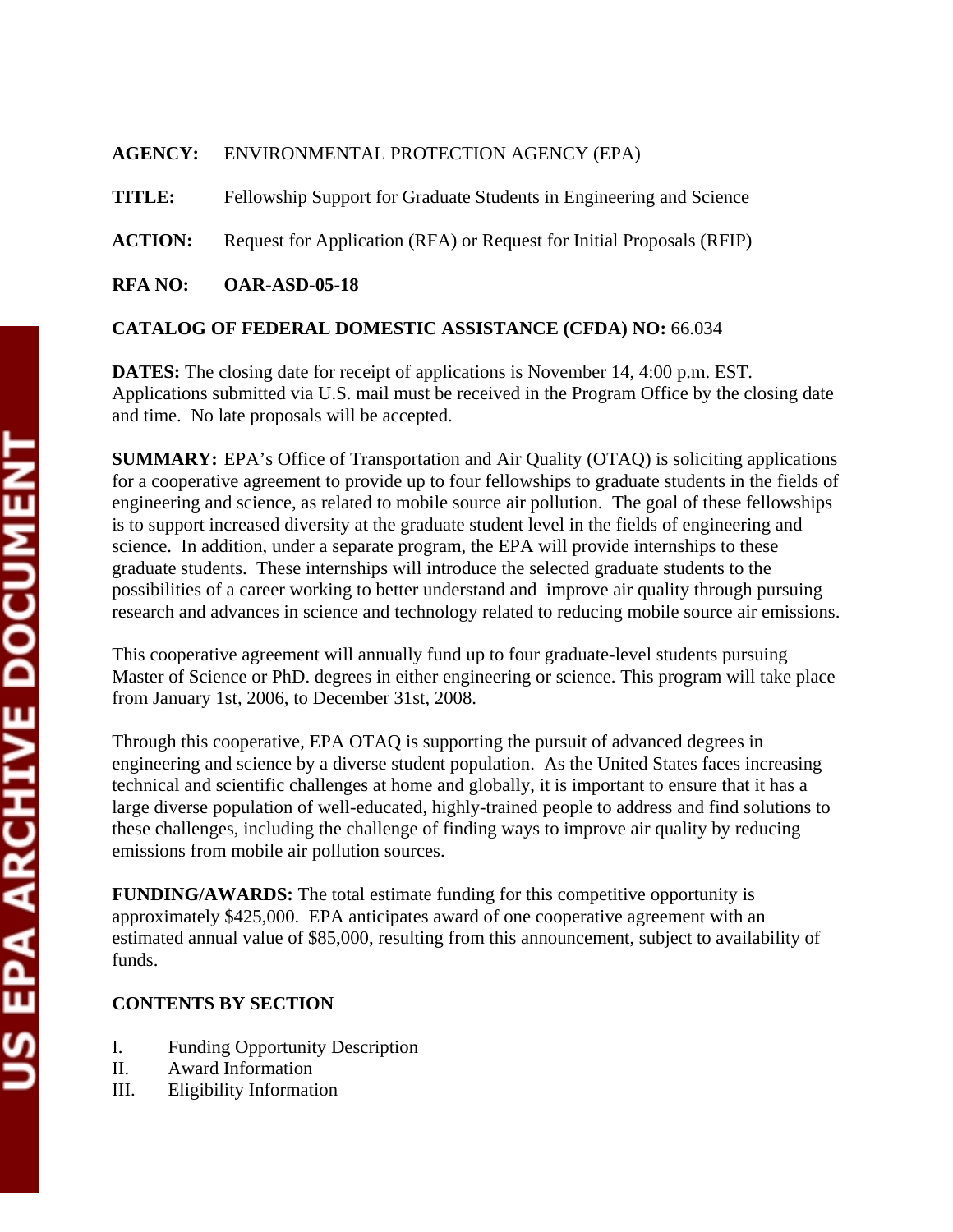- IV. Application and Submission Information
- V. Application Review Information
- VI. Award Administration Information
- VII. Agency Contacts
- VIII. Other Information

## **Section I - Funding Opportunity Description.**

### **A. Background**

EPA's Office of Transportation and Air Quality is soliciting applications for a cooperative agreement to provide up to four fellowships annually for three years to graduate students pursuing Master of Science or PhD. degrees in either engineering or science, subject to availability of funds. This program will be in effect for 3 years, from January 1, 2006, to December 31, 2008.

The goal of these fellowships is to support increased diversity at the graduate student level in the fields of engineering and science, as related to mobile source air pollution. In addition, separately from this cooperative agreement, EPA will provide the graduate students selected for the fellowships with internships. These internships will introduce them to the possibilities of a career working to better understand and improve air quality through pursuing research and advances in science and technology related to reducing mobile source air emissions.

Through this cooperative agreement, EPA OTAQ is supporting the pursuit of advanced degrees in engineering and science by a diverse student population, as well as providing the selected graduate students with internships that will provide training to apply their academic knowledge to addressing real-world air quality issues at EPA OTAQ. As the United States faces increasing technical and scientific challenges at home and globally, it is important to ensure that it has a large diverse population of well-educated, highly-trained people to address and find solutions to these challenges, including the challenge of finding ways to improve air quality by reducing emissions from mobile air pollution sources.

## **B. Scope of Work**

The fellowship program will operate under the recipient's guidance/corporation. The recipient will select graduate students from accredited graduate programs throughout the United States for up to four fellowships annually, subject to the availability of funding. The recipient will receive up to \$85,000 to oversee and provide fellowships for up to four graduate students pursuing Master of Science or PhD. degrees in either engineering or science. The recipient will receive \$15,000 to oversee and provide a fellowship for a graduate student pursuing a Master of Science degree. Of this amount, a minimum of \$12,000 will go toward the actual fellowship. The recipient will receive \$23,000 to oversee and provide a fellowship to a graduate student pursuing a PhD. degree. Of this amount, a minimum of \$20,000 will go toward the actual fellowship. The combination of graduate students pursuing Master and PhD. degrees that the recipient selects will not exceed the annual maximum of \$85,000 in funding, including administrative costs and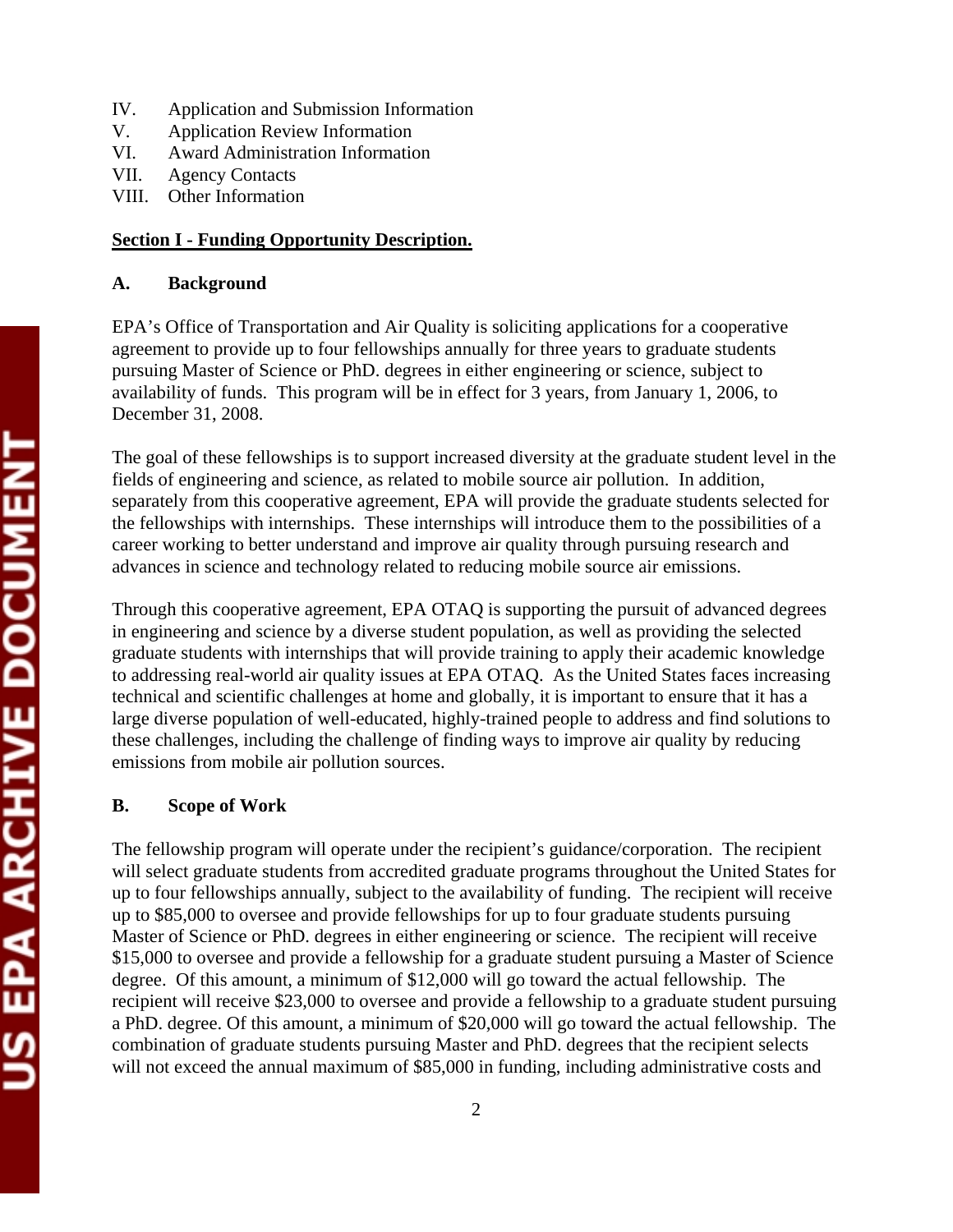other direct costs (i.e., the recipient would not be able to select four graduate students pursuing PhD. degrees because the sum of the fellowships (\$23,000 X 4) would exceed \$85,000). The candidates that the recipient selects will be pursuing areas of study that align well with advanced vehicle technology research and the study of mobile source air emissions and methods to reduce them. Some examples include but are not limited to chemistry, chemical engineering, mechanical engineering, environmental science, environmental engineering, and earth sciences. If possible, the selected graduate students should have an expressed interest in working in the environmental field. The grantee will provide a list of the selected graduate students that includes each student's grade point average, area of study, and any notable achievements, awards, or accomplishments.

It is intended that the graduate fellowship program will be complemented with an internship program, funded separately from this cooperative agreement, in which the selected graduate students will work as interns at EPA OTAQ's National Vehicle Fuels and Emissions Laboratory (NVFEL) in Ann Arbor, Michigan. The selected students will be responsible for their travel and housing costs. The selected graduate students will be assigned to projects that will give them hands-on experience with the engineering or scientific aspects of mobile source air pollution control. Two of the graduate students will be assigned to projects in OTAQ's Advanced Technology Division and two will be assigned to projects in OTAQ's Assessment and Standards Division.

Each of the graduate students will be assigned a mentor that will work directly with and oversee the graduate student on his or her project. The mentor will also work to ensure that the graduate student has a fulfilling and positive learning and working experience at EPA.

Once the selection of the graduate students has been finalized, the recipient will monitor the academic performance of the students and check in with them via telephone at least once per month, or more frequently if needed. In addition, the recipient will have monthly conference calls, or more often if needed, with the EPA Project Officer to report on the academic performance of the students and for EPA to report on the performance of the students during their internships. The recipient and EPA will work together to address any questions, concerns, or issues that the chosen students might have that are related to this cooperative agreement.

At the end of each calendar year during the period of performance of the cooperative agreement, the recipient will send a report to EPA discussing the success of the cooperative agreement program for that year, the academic performance of the students during the fellowship/internship program, problems or issues encountered, how any problems or issues were resolved, and recommendations on improvements to the process. At the end of the period of performance for the cooperative agreement, the recipient will prepare a summary report that incorporates previous annual reports plus a report for the last year, as well as a summary of the overall success of the cooperative agreement and lessons learned.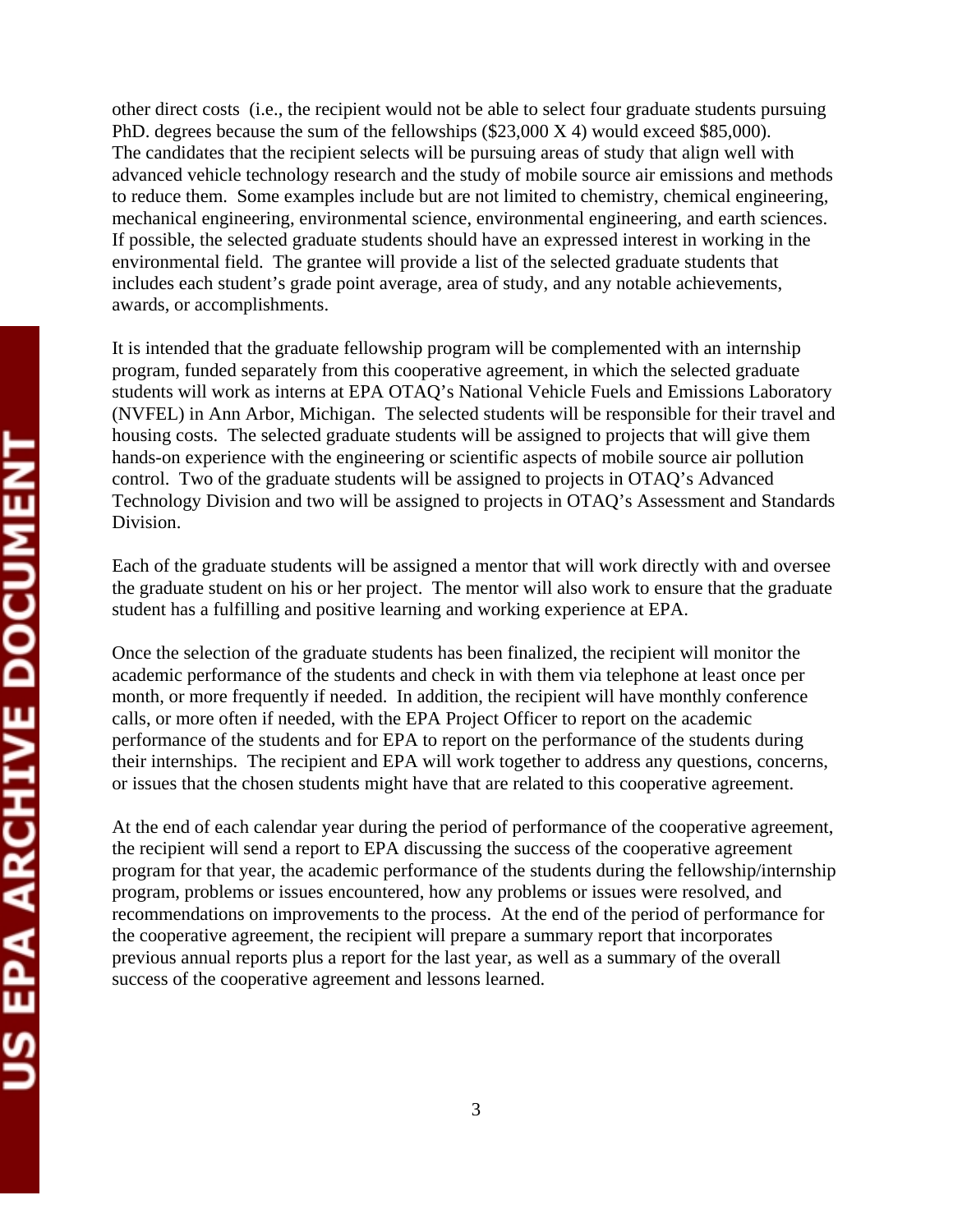### **C. EPA Strategic Plan Linkage and Anticipated Outcomes/Outputs**

1**. Linkage to EPA Strategic Plan**. This project supports progress towards EPA Strategic Plan Goal 1 (Clean Air and Global Climate Change), Objective 1.1 (Healthier Outdoor Air), Sub-Objective 1.1.1 (More People Breathing Cleaner Air). This project supports EPA efforts to promote clean air education by providing opportunities for increased representation in the fields of engineering and environmental science for graduate students.

2. **Outcomes**. The outcome of this project will be that these graduate students will have a better understanding of the relationship between combustion engines and air pollution, and that they might use this understanding in their engineering or science careers to help research and design equipment, vehicles, and fuels that will contribute toward EPA's goal of cleaner air.

3. **Outputs.** The output of this project will be to support four graduate students in their pursuit of advanced degrees in engineering and science and provide them a chance to work in and learn about the engineering and scientific areas of reducing air pollution from mobile sources in order to improve air quality.

### **D. Supplementary Information.**

The statutory authority for this action is Clean Air Act, Section 103(b)(5) which authorizes the award of cooperative agreements to conduct and promote coordination and acceleration of training for individuals relating to the causes, effects, extent, prevention, and control of air pollution.

### **Section II - Award Information.**

## **A. What is the amount of funding available?**

The total estimated funding for this competitive opportunity is approximately \$425,000. Project will be funded in one year increments of approximately \$85,000 over a five year period

## **B. How many agreements will EPA award in this competition?**

EPA anticipates award of one cooperative agreement(s) resulting from this announcement.

Cooperative agreements permit substantial involvement between the EPA Project Officer and the selected applicants in the performance of the work supported. Although EPA will negotiate precise terms and conditions relating to substantial involvement as part of the award process, the anticipated substantial Federal involvement for this project may be:

- 1. close monitoring of the successful applicant's performance to verify the results proposed by the applicant;
- 2. collaboration during performance of the scope of work;
- 3. in accordance with 40C.F.R. 31.36(g), review of proposed procurements;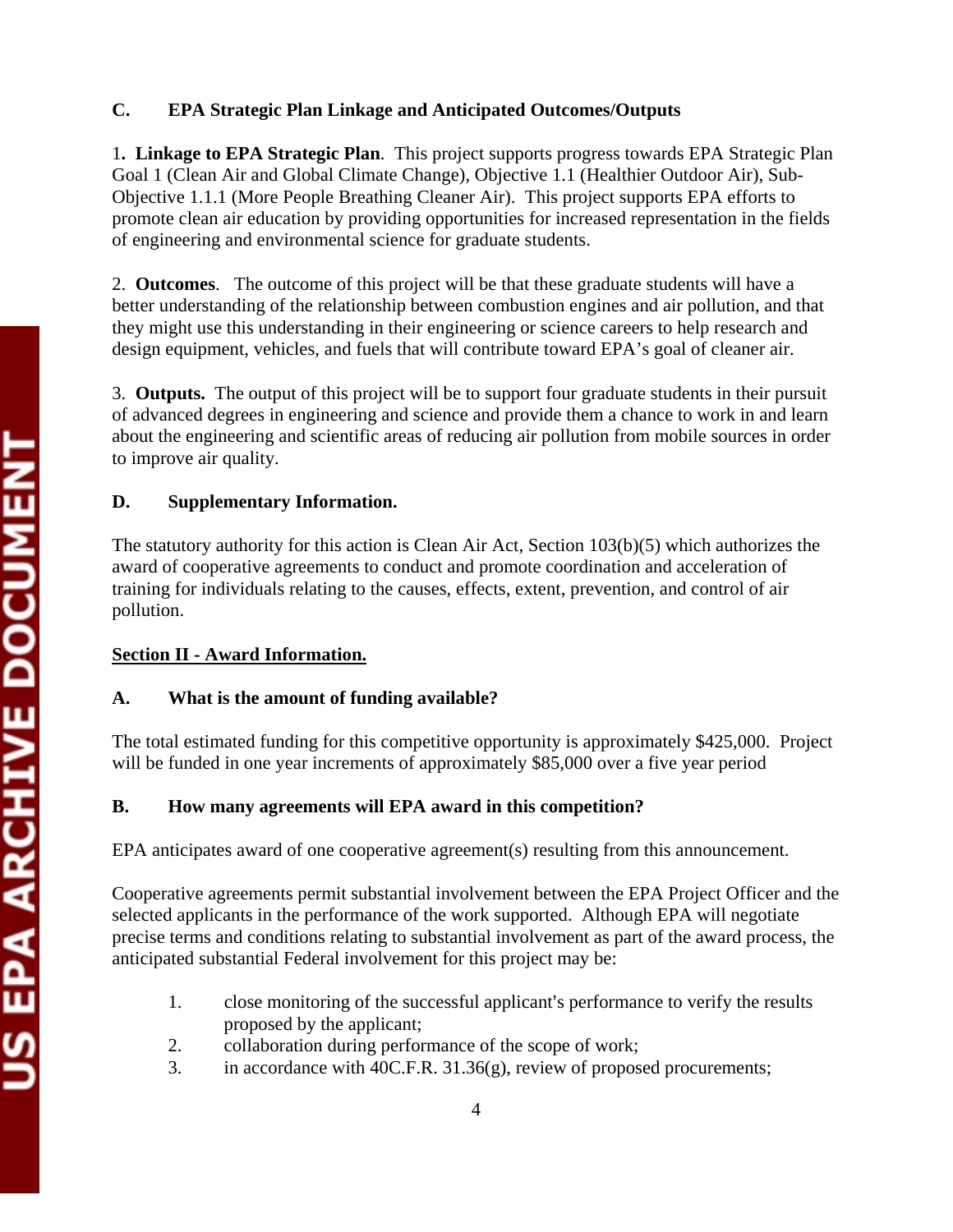- 4. approving qualifications of key personnel (EPA will not select employees or contractors employed by the award recipient);
- 5. review and comment on reports prepared under the cooperative agreement (the final decision on the content of reports rests with the recipient).

### **C. What is the project period for awards resulting from this solicitation?**

The estimated project period for awards resulting from this solicitation is January 1, 2006 through December 31, 2008. All projects must be completed within the negotiated project performance period of 3 years.

#### **D. Can funding be used to acquire services or fund other partnerships?**

Funding may be used to acquire services or fund partnerships, provided the recipient follows procurement and sub-award or sub-grant procedures contained in 40 CFR Parts 30 or 31, as applicable. Successful applicants must compete contracts for services and products and conduct cost and price analyses to the extent required by these regulations. The regulations also contain limitations on consultant compensation. Applicants are not required to identify contractors or consultants in their proposal. Moreover, the fact that a successful applicant has named a specific contractor or consultant in the proposal EPA approves does not relieve it of its obligations to comply with competitive procurement requirements.

Sub-grants or sub-awards may be used to fund partnerships with universities and non-profit organizations. Successful applicants cannot use sub-grants or sub-awards to avoid requirements in EPA regulations for competitive procurement by using these instruments to acquire commercial services or products to carry out its cooperative agreement. The nature of the transaction between the recipient and the sub-grantee must be consistent with the standards for distinguishing between vendor transactions and sub-recipient assistance under Subpart B Section .210 of [OMB Circular](http://www.whitehouse.gov/omb/circulars/) A-133, and the definitions of "sub-award" at 40 CFR 30.2(ff) or "subgrant" at 40 CFR 31.3, as applicable. EPA will not be a party to these transactions.

### **E. Can projects be partially funded?**

EPA reserves the right to partially fund proposals/applications by funding discrete activities, portions, or phases of the proposed project. If EPA decides to partially fund the proposal/application, it will do so in a manner that does not prejudice any applicants or affect the basis upon which the proposal/application, or portion thereof, was evaluated and selected for award, and that maintains the integrity of the competition and the evaluation/selection process.

### **Section III - Eligibility Information.**

### **A. Eligible Entities.**

Proposals will be accepted from States, territories, Indian Tribes, and possessions of the U.S., including the District of Columbia, international organizations, public and private universities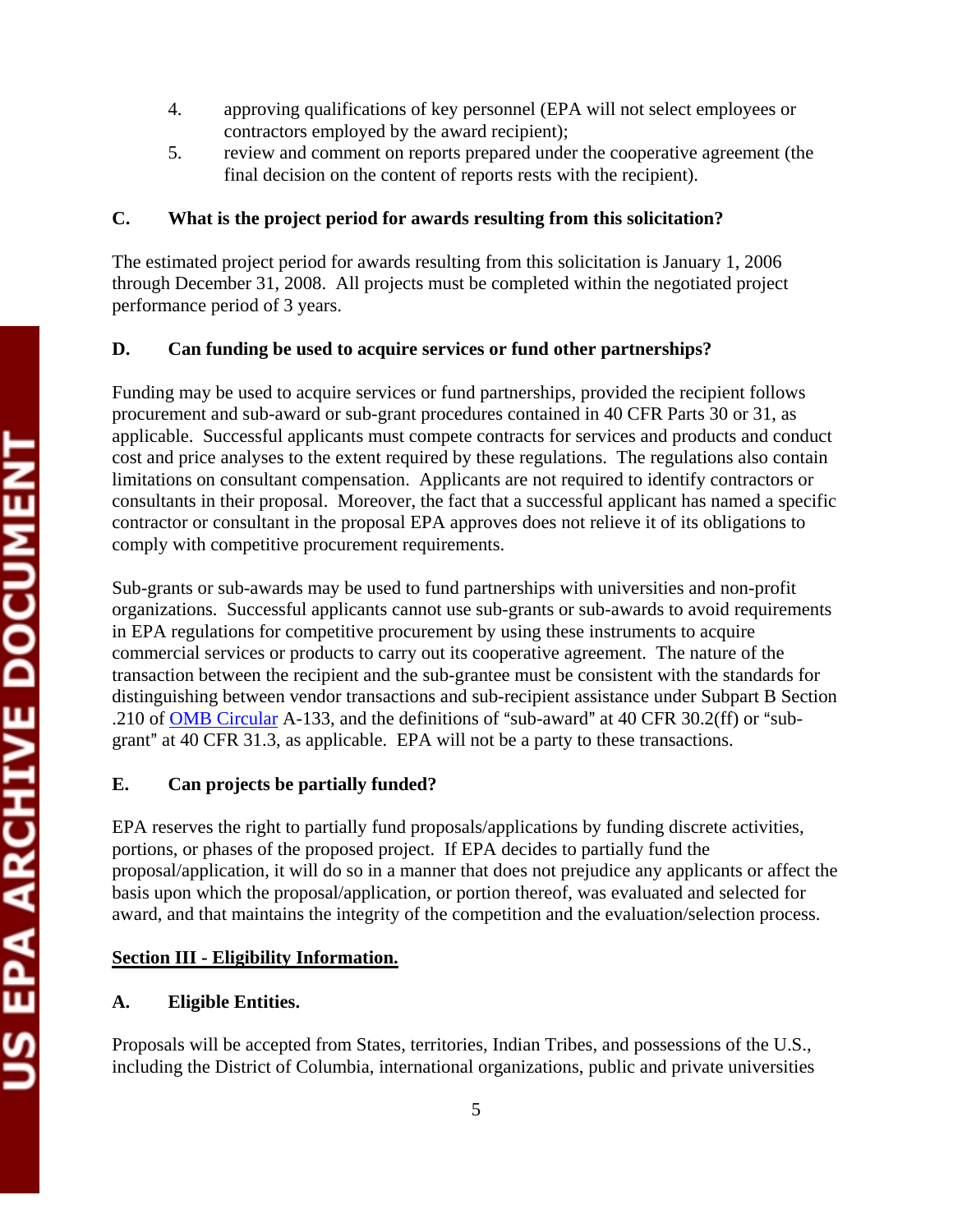and colleges, hospitals, laboratories, other public or private nonprofit institutions. universities, state, local, multi-state, tribal governmental agencies and non-profit organizations, as defined b[y OMB Circular](http://www.whitehouse.gov/omb/circulars/) A-122.

Non-profit organization, as defined b[y OMB Circular](http://www.whitehouse.gov/omb/circulars/) A-122, means any corporation, trust, association, cooperative, or other organization which: (1) is operated primarily for scientific, educational, service, charitable, or similar purposes in the public interest; (2) is not organized primarily for profit; and (3) uses its net proceeds to maintain, improve, and/or expand its operations. For this purpose, the term "non-profit organization" excludes (i) colleges and universities; (ii) hospitals; (iii) state, local, and federally-recognized Indian tribal governments; and (iv) those non-profit organizations which are excluded from coverage of this Circular in accordance with paragraph 5 of the Circular.

Non-profit organizations described in Section 501(c)(4) of the Internal Revenue Code that engage in lobbying activities as defined in Section 3 of the Lobbying Disclosure Act of 1995 are not eligible to apply.

## **B. Threshold Eligibility Criteria.**

None.

# **C. Are matching funds required?**

No.

# **D. Substantial Compliance**

Applications that do not substantially comply with the application submission instructions and requirements set forth in Section IV will be rejected. Applications and initial proposals must be received by the EPA on or before the solicitation closing date published in Section IV of this announcement. Applications received after the published closing date will be returned to the sender without further consideration. Also, applications exceeding the funding limits described herein will be returned without review.

# **Section IV - Application and Submission Information.**

# **A. How to Obtain Application Package.**

Applicants may download individual grant application forms, or electronically request a paper application package and an accompanying computer CD of information related to applicants/grant recipients roles and responsibilities from EPA's Office of Grants and Debarment website at: [\(http://www.epa.gov/ogd/grants/how\\_to\\_apply.htm\)](http://www.epa.gov/ogd/grants/how_to_apply.htm).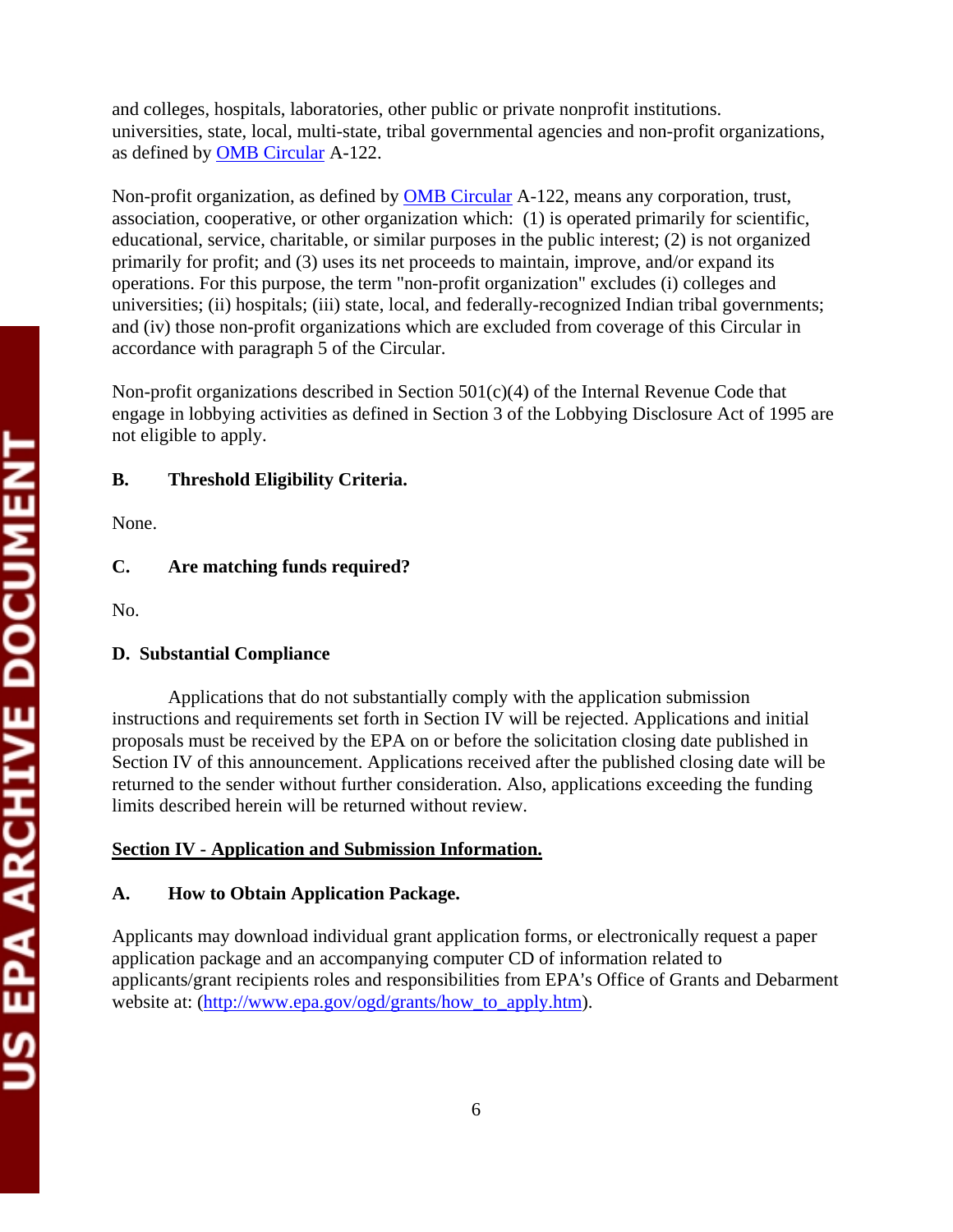### **B. Content and Form of Application Submission.**

Applications must contain a narrative workplan, budget, budget narrative and one original completed and signed SF-424.

- 1. A complete application must contain the following:
	- A. SF-424 Application for Federal Assistance, with original signature
	- B. Narrative Work Plan (including Detailed Itemized Budget), in the format detailed below
	- C. SF-424 A, Budget by categories and indirect cost rate
	- D. SF-424 B, Assurances for non-construction programs
- 2. The narrative workplan should conform to the following outline:
	- a. Cover Letter: Describe your organization's qualifications for the project; must be signed by an official with the authority to commit your organization to the project; and written on your organization's official letterhead.
	- b. Summary Information Page:
		- 1. Project Title.
		- 2. Applicant Information. Include applicant (organization) name, address, contact person, phone number, fax and e-mail address.
		- 3. Funding Requested. Specify the amount you are requesting from EPA.
	- c. Project Description: The project description must provide a concise overview of how the applicant will implement and conduct its operation and include a Project Work Plan (including a description of all tasks, dates of completion, products and deliverables, and proposed budget).

 The narrative work plan must discuss how the proposal addresses each of the selection criteria in Section V and include:

- 1. A detailed project summary, describing specific actions and methods to be undertaken and the responsible institutions;
- 2. The associated work products to be developed (e.g. partnership agreements, if any);
- 3. An explanation of project benefits to the public;
- 4. An explanation of how project outcomes (e.g., fuel economy and emissions benefits) will be designed for reinvestment;
- 5. A detailed explanation of how project success will be evaluated; *(Refer to Section V(A), Evaluation Criteria, "Performance Measurement.")*
- 6. A description of the roles of the applicant and partners, if any;
- 7. Plan for tracking and measuring progress toward achieving the expected environmental outputs/outcomes identified in Section I of this announcement, and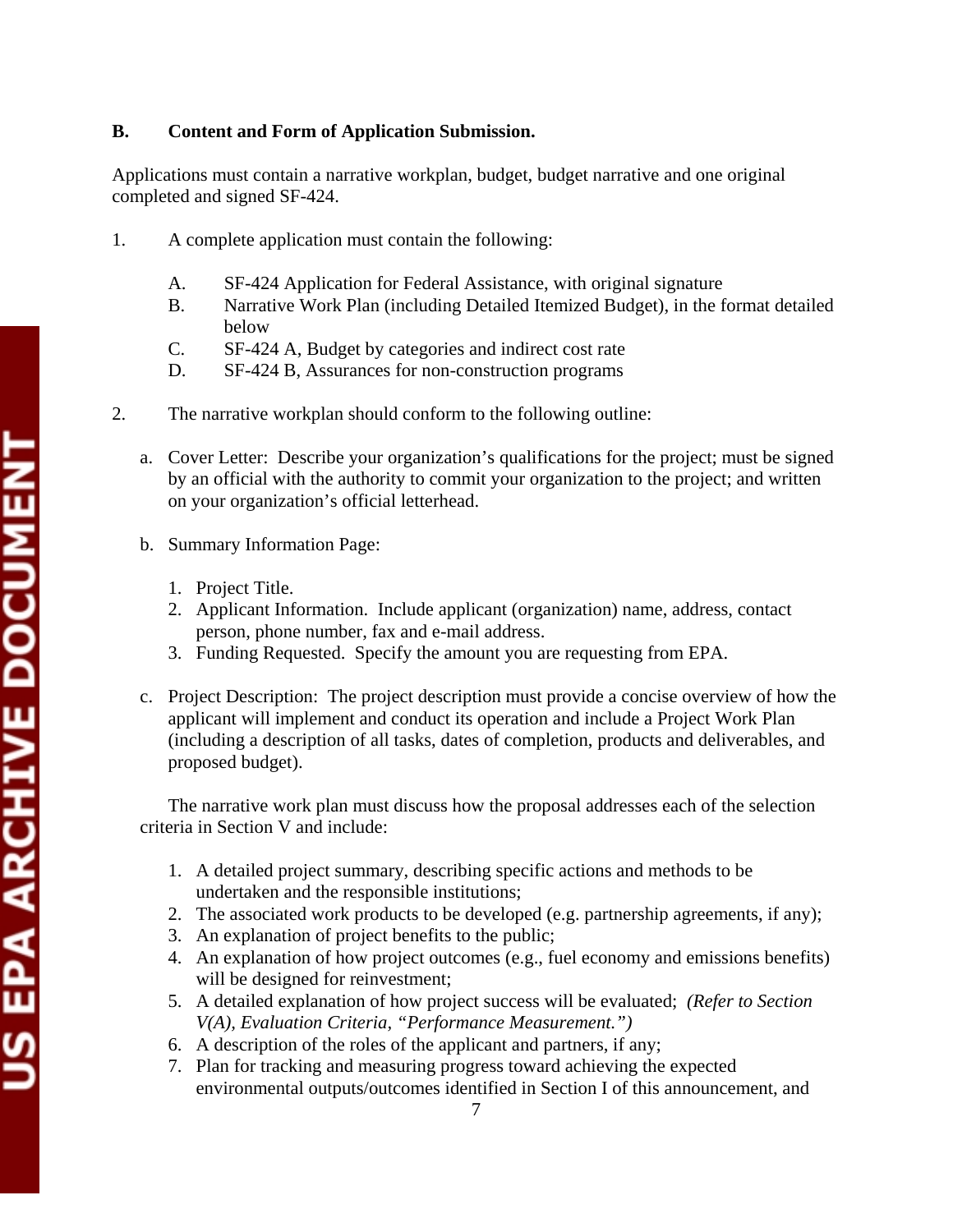- 8. Biographical information on key personnel identified.
- 9. U.S. Citizenship. EPA's training cooperative agreement regulations cited in 40 CFR 45.135(a) require cooperative agreement-funded trainees to be citizens of the U.S. or of its territories or possessions, or must be lawfully admitted to the U.S. for permanent residence. Applicants must specify the percentage of their student population that meets this requirement.
- 10. Stipends. Describe the process that will be used to ensure proper management and payment of student stipends.
- 11. Reporting/Recordkeeping. The recipient must have the ability to maintain records of students according to major, project identification, dates of fellowship/internship, and any other pertinent information that would be used in final reports.
- 12. Student Application Processing and Evaluation. The recipient must have a system to process and evaluate student applications. At a minimum, the application process must be able to evaluate applicants on the basis of their academic record, computer skills, and relevant work experience. If possible, writing ability and special academic awards or honors should also be considered.
- 13. Student Eligibility Requirements for EPA Internships Students must be enrolled in or have been accepted into an accredited graduate school program. Students must have a GPA of 2.8 or higher to meet eligibility requirements at EPA.
- 14. Internship Management The recipient must describe their recruitment priorities, fellowship management and expectations in terms of interaction with EPA.
- 15. Program Effectiveness The applicant must discuss how they plan to evaluate, on a yearly basis, the success of the fellowship/internship program.
- d. Detailed Itemized Budget: The proposal must include a detailed budget which clearly explains how funds will be used for the following categories:
	- 1. Personnel
	- 2. Fringe Benefits
	- 3. Contractual Costs
	- 4. Travel
	- 5. Equipment
	- 6. Supplies
	- 7. Other (including intern stipends)
	- 8. Total Indirect Costs (must include documentation of accepted indirect rate)
	- 9. Total Cost

If not self-evident, entries under each category must be explained in a budget narrative or in the project description. Costs proposed in the budget should be linked directly to the proposal.

e. Key Personnel: The applicant must submit an appendix with the resumes of up to three (3) key personnel who will be significantly involved in the project.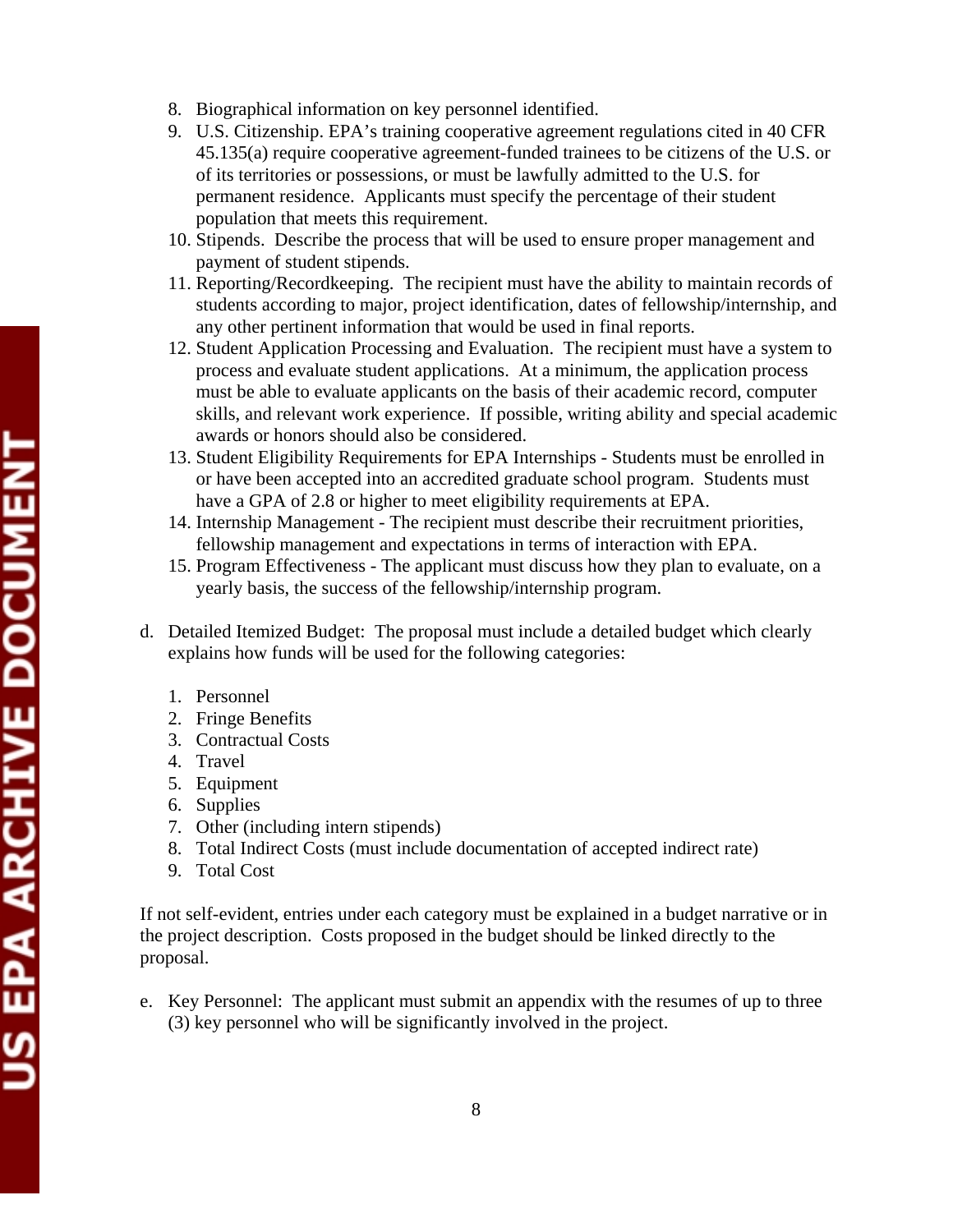- f. Reporting Requirements. Discuss quarterly updates (schedule to be established by EPA) and a detailed follow-up final report. The final report must include: summary of the project, advances achieved if applicable, and costs of the project. In addition, the final report shall discuss the problems, successes, lessons learned from the demonstration project that could help overcome structural, organizational or technical obstacles to implementing a similar project elsewhere.
- g. Programmatic Capability. Applicants must submit information relating to the programmatic capability criteria to be evaluated under the ranking factor(s) in section V of the announcement. EPA will consider information provided by the applicant and may consider information from other sources including Agency files.

Applicants are strongly advised to avoid submission of non-essential materials unrelated to the proposal's requirements. All application materials must be completed in English. Only the applicant recommended for award will be required to submit a full application package.

### **C. Submission Dates and Times.**

- 1. The deadline for submission of completed application packages is November 14, 4 p.m. EST. All application packages must be received in the program office listed below by the deadline. Applications received after the deadline will not be considered for funding.
- 2. **Confidential Business Information.** In accordance with 40 CFR 2.203, applicants may claim all or a portion of their application/proposal as confidential business information. EPA will evaluate confidential claims in accordance with 40 CFR Part 2. Applicants must clearly mark applications/proposals or portions of applications/proposals they claim as confidential. If no claim of confidentiality is made, EPA is not required to make the inquiry to the applicant otherwise required by 40 CFR 2.204 (c)(2) prior to disclosure.
- 3. Because of the unique situation involving U.S. mail screening. EPA highly recommends that applicants use an express mail option to submit their applications. Please provide original proposal and four copies (no binders or spiral binding) to the following address:

Express Delivery Address (FedEx, UPS, DHL, etc.) or U.S. Postal Service U.S. EPA National Vehicle and Fuel Emissions Laboratory Attention: Greg Janssen Assessment and Standards Division 2000 Traverwood Drive Ann Arbor, MI 48105

4. All applicants are required to provide a Dun and Bradstreet (D&B) Data Universal Numbering System (DUNS) number when applying for a Federal grant or cooperative agreement. Applicants can receive a DUNS number, at no cost, by calling the dedicated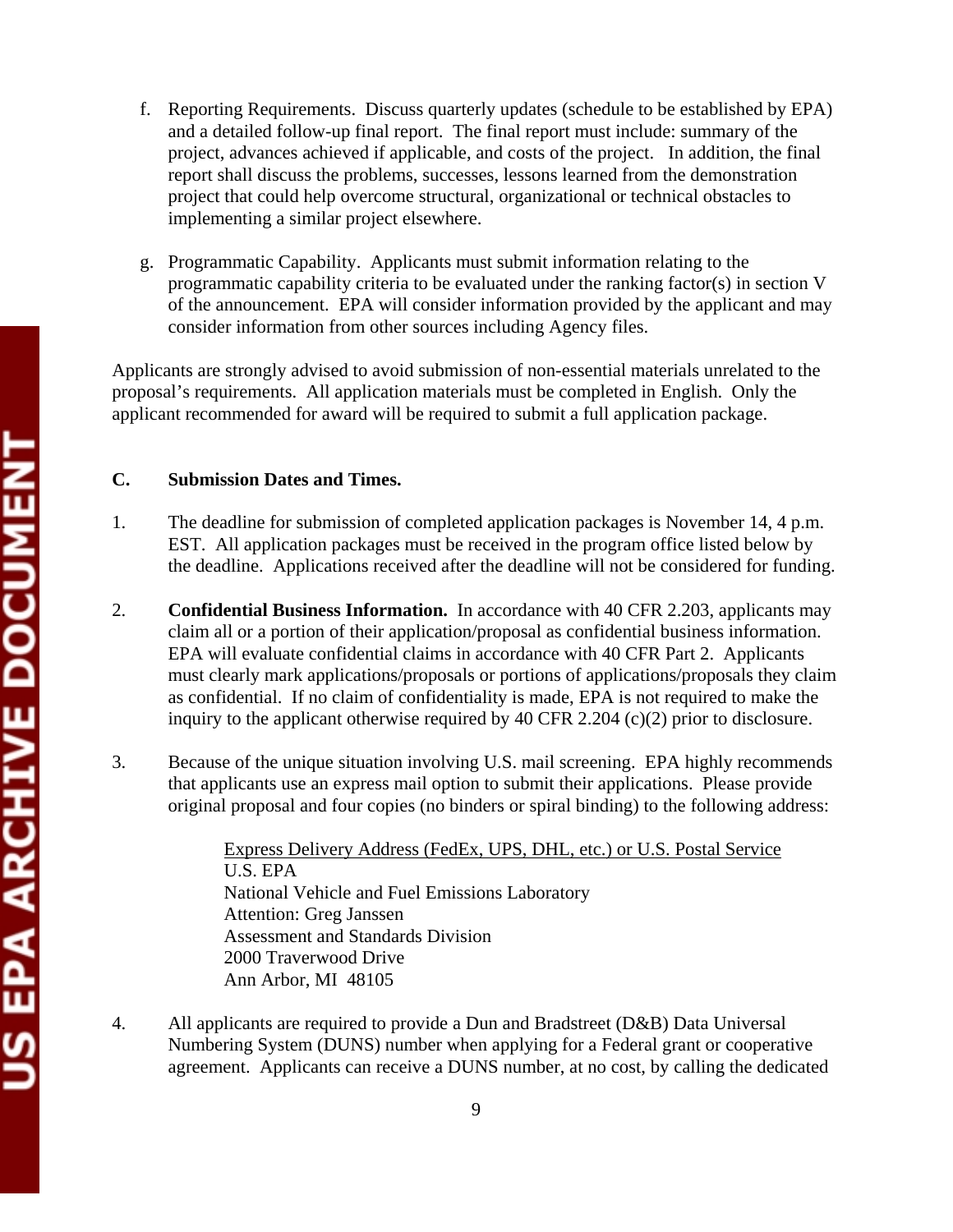toll-free DUNS Number request line at 1-866-705-5711, or visiting the D&B website at: [http://www.dnb.com.](http://www.dnb.com)

### **Section V - Application Review Information.**

Each eligible application will be evaluated according to the criteria set forth below. Applicants must directly and explicitly address these criteria as part of their application submittal. Each application will be rated under a points system, with a total of 100 points possible.

### **A. Evaluation Criteria.**

| <b>Criteria</b>                                                                                                             | <b>Maximum</b><br><b>Points</b><br><b>Per Criterion</b> |
|-----------------------------------------------------------------------------------------------------------------------------|---------------------------------------------------------|
| Access to a Diverse Body of Graduate Students from All Over US: Methods used by the                                         | 25                                                      |
| applicant to recruit a diverse range of engineering and science graduate students from all                                  |                                                         |
| over the United States.                                                                                                     |                                                         |
| Recommendation of Fellowship/Internship Candidates: Methods that the applicant will                                         | 25                                                      |
| use to select up to four graduate students per year for the EPA fellowships and internships.                                |                                                         |
| <b>Programmatic Capability.</b> Extent to which proposal demonstrates the applicant's                                       | 30                                                      |
| technical capability to successfully carry out this project. This factor will evaluate the                                  |                                                         |
| applicant's:                                                                                                                |                                                         |
| Past perforormance in successfully completing federally and/or non-federally                                                |                                                         |
| funded projects similar in size, scope, and relevance to the proposed project;                                              |                                                         |
| History of meeting reporting requirements on prior or current assistance<br>$\bullet$                                       |                                                         |
| agreements with federal and/or non-federal organizations and submitting                                                     |                                                         |
| acceptable final technical reports;                                                                                         |                                                         |
| Organizational experience and plan for timely and successfull achievement of the<br>$\bullet$<br>objectives of the project; |                                                         |
| Staff expertise/qualifications, staff knowledge, and resources or the ability to<br>$\bullet$                               |                                                         |
| obtain them to successfully achieve the goals of the project;                                                               |                                                         |
| Proposed method for recruitment, supervision, and evaluation of the graduate<br>$\bullet$                                   |                                                         |
| students/interns as they carry out their fellowships;                                                                       |                                                         |
| Administration – system for reporting, record keeping, and tracking outreach and                                            |                                                         |
| related activities.                                                                                                         |                                                         |
| Performance Measurement. Effectiveness of applicant's plan for tracking and                                                 | 20                                                      |
| measuring progress toward achieving expected outputs and outcomes identified in Section                                     |                                                         |
| 1 of this announcement.                                                                                                     |                                                         |

#### **B. Other Factors.** None.

### **C. Review and Selection Process.**

Each application will be evaluated by a team chosen to address the full range of considerations contained in the evaluation criteria. The evaluation team will base its evaluations solely on the selection criteria disclosed in this notice. (see Section V(A), Evaluation Criteria).

Completed evaluations will be referred to the recommending official for approval. The highest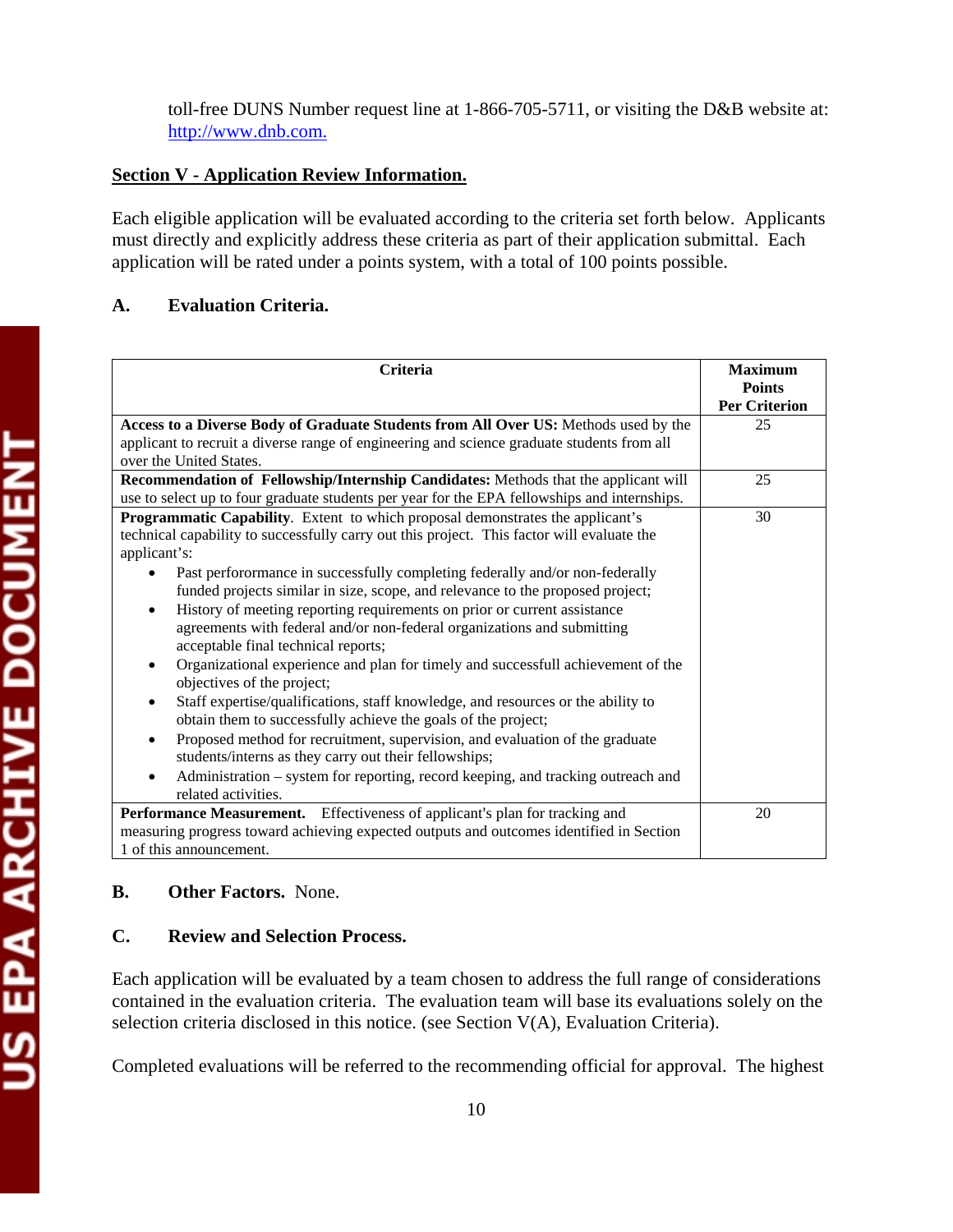numerically-ranked proposal (subject to the quality of proposals and availability of funds) will be recommended for award.

The Office of Transportation and Air Quality expects to complete the Evaluation/Selection process and make recommendations to EPA's Office of Grants and Disbarment by December 2, 2005.All applicants will be notified with 15 days of selection decisions, regarding their application's status.

## **Section VI - Award Administration Information.**

## **A. Award Notices.**

Following final selections, all applicants will be notified regarding their application's status.

- 1. EPA anticipates notification to successful applicant(s) will be made via telephone, electronic or postal mail within 15 days of selection. This notification, which advises that the applicant's proposal has been selected and is being recommended for award, is not an authorization to begin performance. The award notice signed by the EPA grants officer is the authorizing document and will be provided through postal mail. At a minimum, this process can take up to 60 days from the date of selection.
- 2. EPA anticipates notification to unsuccessful applicant(s) will be made via electronic or postal mail within 15 days of selection decisions. In either event, the notification will be sent to the original signer of the application.

# **B. Administrative and National Policy Requirements.**

- 1. A listing and description of general EPA Regulations applicable to the award of assistance agreements may be viewed at: [http://www.epa.gov/ogd/AppKit/applicable\\_epa\\_regulations\\_and\\_description.htm](http://www.epa.gov/ogd/AppKit/applicable_epa_regulations_and_description.htm)
- 2. Executive Order 12372, Intergovernmental Review of Federal Programs may be applicable to awards, resulting from this announcement. Applicants selected for funding may be required to provide a copy of their proposal to their [State Point of](http://www.whitehouse.gov/omb/grants/spoc.html)  [Contact](http://www.whitehouse.gov/omb/grants/spoc.html) (SPOC) for review, pursuant to Executive Order 12372, Intergovernmental Review of Federal Programs. This review is not required with the Initial Proposal and not all states require such a review.
- 3. Grants and agreements with institutions of higher education are subject to 40 CFR Parts 30 and 40 and [OMB circular](http://www.whitehouse.gov/omb/circulars/) A-122 for non-profits and A-21 for institutions of higher learning.
- 4. Programmatic Terms and conditions will be negotiated with the selected recipient.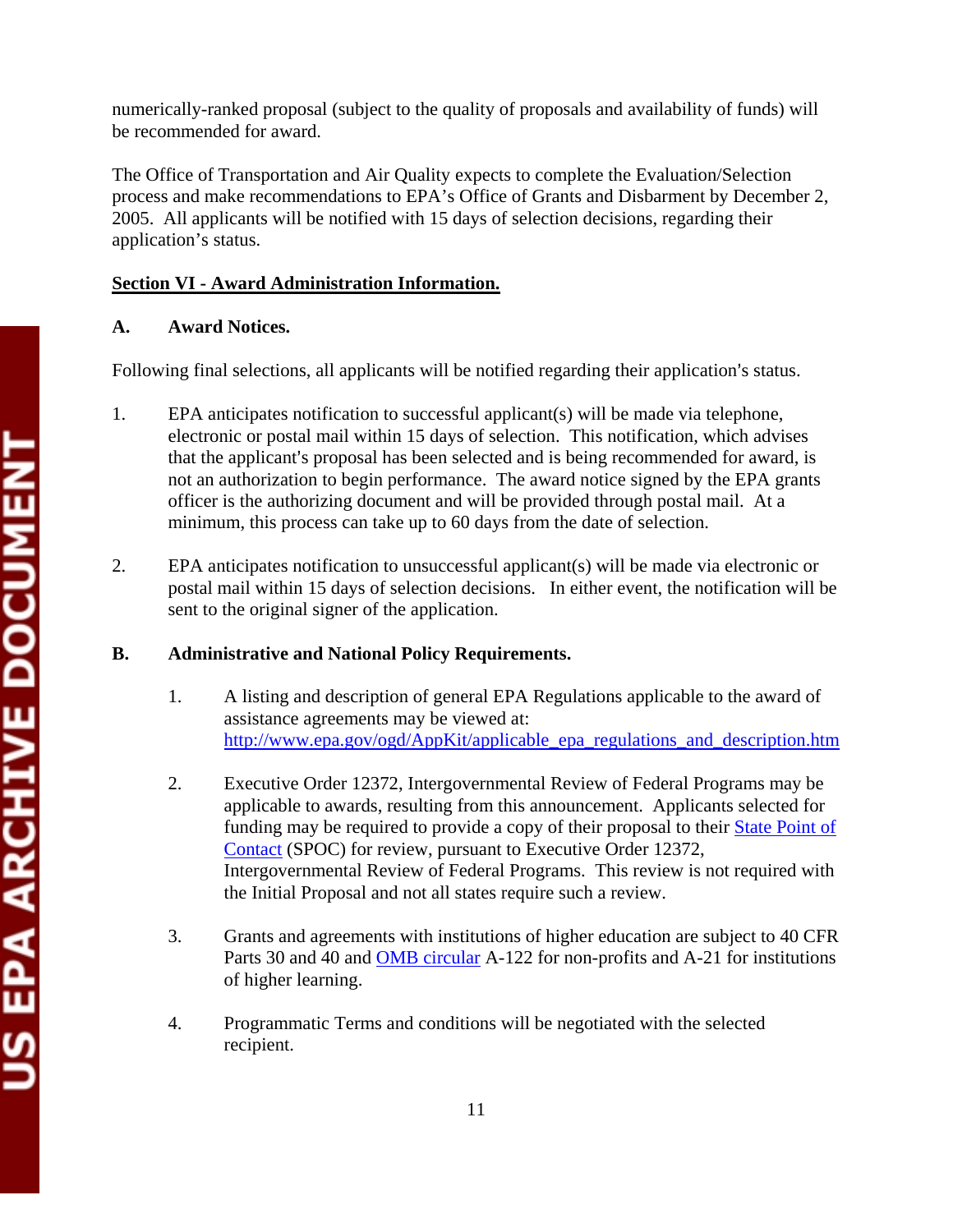#### **C. Reporting Requirement.**

Monthly conference calls, annual progress reports and a detailed final report will be required. Annual reports summarizing student performance, problems encountered, recommendation for improvements, and summary of expenditures-to-date are required. The schedule for submission of annual reports will be 30 days after the end of the calendar year. The Final report shall be completed within 90 calendar days of the completion of the period of performance. The final report should include: a summary of how each student has performed, problems encountered, lessons learned, and a final summary of expenses.

While the Agency will negotiate precise terms and conditions relating to substantial involvement as part of the award process, EPA expects to closely monitor the successful applicant(s) performance, collaborate during the performance of the scope of work, approve the substantive terms of proposed contracts, approve the qualifications of key personnel, review and comment on reports prepared under the cooperative agreement, and evaluate the engineering improvements on an EPA demonstration project. EPA will not select employees or contractors employed by the recipient(s) and the final decision on the content of reports rests with the recipient(s).

## **D. Disputes.**

Assistance agreement competition-related disputes will be resolved in accordance with the dispute resolution procedures published in 70 FR (Federal Register) 3629, 3630 (January 26, 2005) which can be found at:

[http://a257.g.akamaitech.net/7/257/2422/01jan20051800/edocket.access.gpo.gov/2005/05-1371.](http://a257.g.akamaitech.net/7/257/2422/01jan20051800/edocket.access.gpo.gov/2005/05-1371.htm) [htm.](http://a257.g.akamaitech.net/7/257/2422/01jan20051800/edocket.access.gpo.gov/2005/05-1371.htm) Copies of these procedures may also be requested by contacting Greg Janssen at (734) 214-4285 or at janssen.greg@epa.gov.

## **E. Pre-Award Administrative Capability Review**.

Non-profit applicants recommended for funding under this solicitation will be subject to preaward administration capability reviews consistent with sections 8.b, 8.c and 9.d of EPA Order 5700.8

## **Section VII - Agency Contact.**

**FOR FURTHER INFORMATION CONTACT:** Greg Janssen, U.S. EPA National Vehicle and Fuel Emissions Laboratory, Assessment and Standards Division, 2000 Traverwood Drive, Ann Arbor, MI 48105. Phone (734) 214-4285; Fax: (734) 214-4939 or email to: [janssen.greg@epa.gov](mailto:janssen.greg@epa.gov) 

All questions or comments must be communicated in writing via postal mail, facsimile, or electronic mail to the contact person listed above. Answers will be posted, weekly, until the closing date of this announcement at the OAR Grants/Funding webpage [\(http://www.epa.gov/air/grants\\_funding.html\)](http://www.epa.gov/air/grants_funding.html).